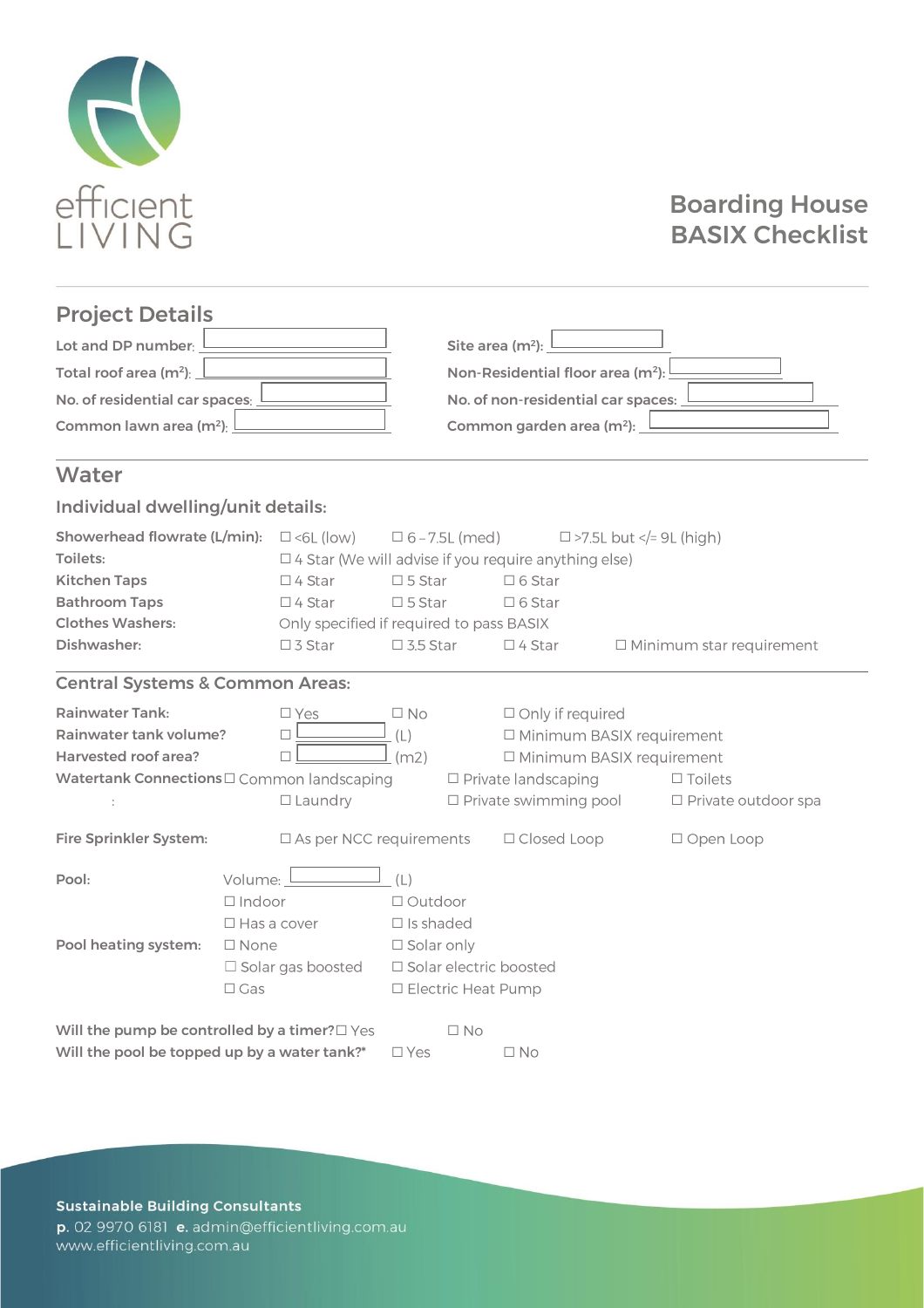

## Multi Residential BASIX Checklist

| Spa:                                                | Volume:<br>$\Box$ Indoor<br>$\Box$ Has a cover                                                                | (L)<br>□ Outdoor<br>$\Box$ Is shaded                                          |                                                                                                          |                          |                                                                                                                |  |                     |
|-----------------------------------------------------|---------------------------------------------------------------------------------------------------------------|-------------------------------------------------------------------------------|----------------------------------------------------------------------------------------------------------|--------------------------|----------------------------------------------------------------------------------------------------------------|--|---------------------|
| Spa heating system:                                 | $\square$ None<br>□ Solar gas boosted<br>$\Box$ Gas                                                           | $\square$ Solar only<br>□ Solar electric boosted<br>$\Box$ Electric Heat Pump |                                                                                                          |                          |                                                                                                                |  |                     |
| Will the spa be topped up by a water tank?*         | Will the pump be controlled by a timer? O Yes                                                                 | $\square$ Yes                                                                 | $\square$ No                                                                                             | $\square$ No             |                                                                                                                |  |                     |
| <b>Energy</b>                                       |                                                                                                               |                                                                               |                                                                                                          |                          |                                                                                                                |  |                     |
| <b>Hot Water System:</b>                            |                                                                                                               |                                                                               |                                                                                                          |                          |                                                                                                                |  |                     |
| $\Box$ Central System                               | $\Box$ Individual Systems                                                                                     |                                                                               |                                                                                                          |                          |                                                                                                                |  |                     |
| □ Gas Fired Boiler<br><b>□</b> Solar Electric Pump  | □ Gas Instantaneous<br>$\Box$ Electric Heat Pump                                                              |                                                                               |                                                                                                          | □ Gas Storage            | <b>ID</b> Electric Instantaneous (will require PV)                                                             |  | □ Solar Gas Booster |
| <b>Mechanical Ventilation</b>                       |                                                                                                               |                                                                               |                                                                                                          |                          |                                                                                                                |  |                     |
| <b>Bathroom</b><br>Kitchen range hood:<br>Laundry:  | 口 Ducted Externally<br><b>O</b> Ducted Externally<br>□ Ducted Externally                                      |                                                                               | $\Box$ Manual On/Off<br>日 Manual On/Off<br>□ Manual On/Off                                               |                          | $\Box$ Interlocked to light $\Box$ Timer<br>□ Interlocked to light<br>$\Box$ Interlocked to light $\Box$ Timer |  | $\Box$ Timer        |
| <b>Heating and Cooling Types</b>                    |                                                                                                               |                                                                               |                                                                                                          |                          |                                                                                                                |  |                     |
| <b>Cooling System:Living</b><br><b>Star Rating:</b> | Bedrooms<br>□ Ceiling Fans<br>□ Air Con<br>口 Air Con ducting only<br>$\Box$ None<br>$\Box$ Star or $\Box$ EER |                                                                               | $\Box$ Ceiling Fans<br>口 Air Con<br>$\Box$ Air Con ducting only<br>口 None<br>□ Minimum BASIX Requirement |                          |                                                                                                                |  |                     |
| <b>Heating System:</b><br><b>Star Rating:</b>       | Living<br>$\Box$ Air Con<br>目 Electric floor heating<br><b>□</b> Star or □EFR                                 |                                                                               | <b>Bedrooms</b><br>$\Box$ Air Con<br>$\Box$ Electric floor heating<br>Minimum BASIX Requirement          |                          |                                                                                                                |  |                     |
| If using Air Con:                                   | $\Box$ Single Phase Power                                                                                     |                                                                               |                                                                                                          | $\Box$ Three Phase Power |                                                                                                                |  |                     |
| Zoned for day and night?                            | $\square$ Yes                                                                                                 | $\square$ No                                                                  |                                                                                                          |                          | $\Box$ Only if required                                                                                        |  |                     |

simultaneously

**Sustainable Building Consultants** p. 02 9970 6181 e. admin@efficientliving.com.au www.efficientliving.com.au